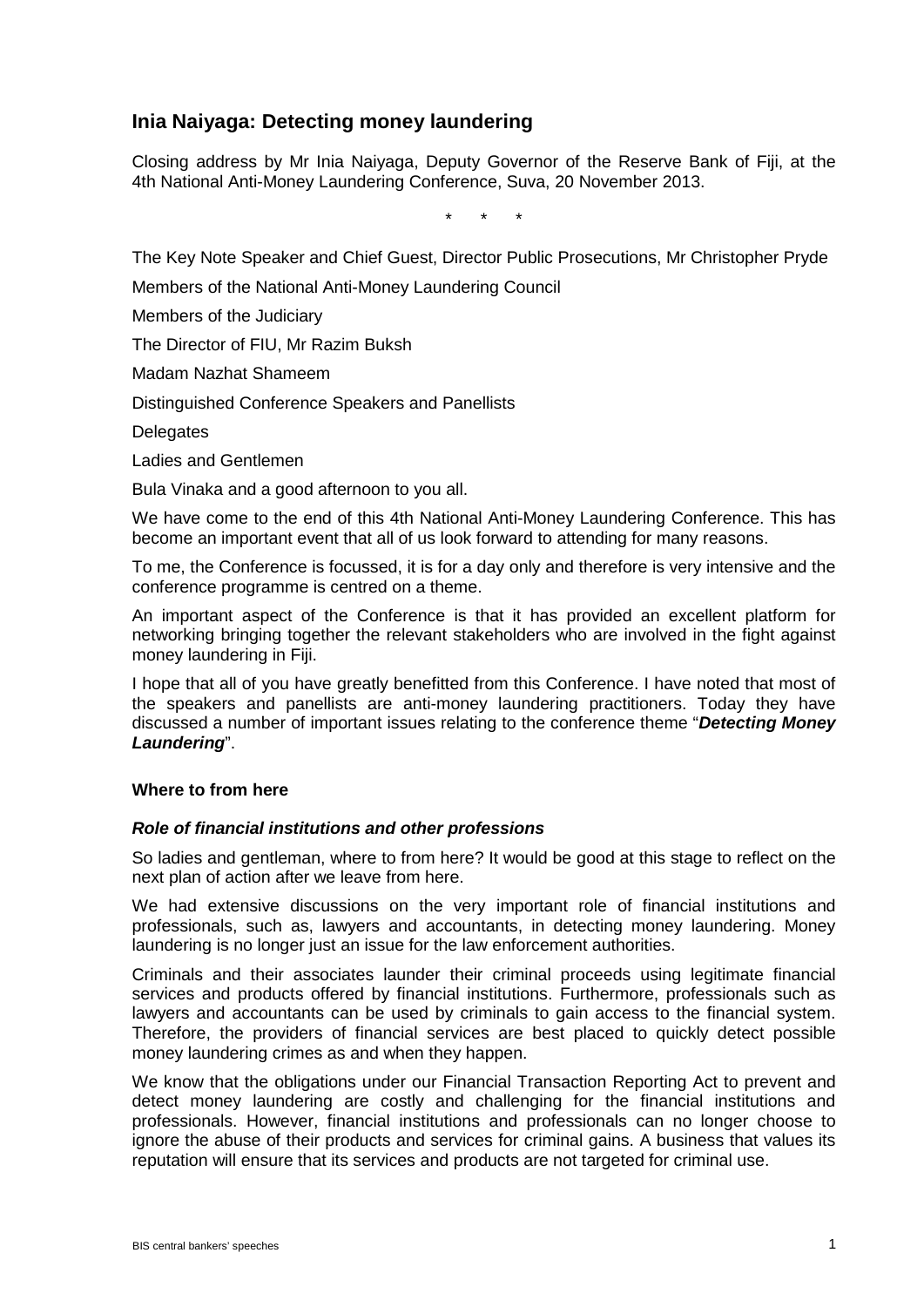I hope that today's discussions have provided you with more insight and appreciation on the very critical role you play in detecting money laundering in Fiji. I hope that you now have added zeal to more effectively play your respective role.

## **Regulators**

The Reserve Bank of Fiji, as the regulator of Fiji's financial system, also has an important role in combating money laundering.

With the introduction of new financial products and services to the market and with the rapid advancement in technology come new risks. As regulators, we need to be on top of these new risks. We need to understand these new financial products and services, and how they can be abused for criminal use.

As regulators, we must enforce the FTR Act. That is our role. On the global scene, financial regulators have come down hard on banks that have failed to comply with anti-money laundering requirements.

For example in 2012, the HSBC was fined US\$1.9billion by US authorities for failing to comply with anti-money laundering requirements. HSBC Mexico was fined US\$27.5m by the Mexican regulator, the National Banking and Securities Commission, for "non-compliance with anti-money laundering systems and controls" in their branch in Mexico. Expectations of the global community will be on all countries including Fiji; to take firm action on similar cases should it arise.

The Financial Intelligence Unit is also the anti-money laundering regulator for those financial institutions that are not licensed by the Reserve Bank of Fiji. The FIU also has a direct role under the FTR Act to issue anti-money laundering policies and enforce compliance by all the financial institutions.

But as regulators we need to make sure that our regulatory requirements are appropriate to our local environment and that it does not stifle access to financial services for our people. That is the challenge that we as regulators must address going forward.

### **International obligation**

The Financial Transactions Reporting Act, which is our key anti-money laundering law, has been in place for 8 years since its implementation in 2006. The private sector and the Fijian Government have made much progress in implementing its provisions.

However, as we have heard from an earlier presentation today, that the international standards on anti-money laundering have just been revised.

What does this mean for us?

The private sector, financial institutions, the Reserve Bank of Fiji as the regulator, the FIU, the National Anti-Money Laundering Council, and other government agencies need to work together to develop a national strategy to address these revisions.

Pressure is being put on all countries to comply with the new international standards on antimoney laundering issued by the Financial Action Task Force (the FATF).

This pressure will be filtered down to individual financial institutions, businesses, and government agencies to implement measures to meet the revised international standards.

Next year will be critical for Fiji in this area.

The Reserve Bank, the FIU together with the National Anti-Money Laundering Council will look at how we can adopt the revised requirements of the international standards. We will be relying on the private sector to assist us. The private sector's contribution in conducting a national risk assessment will be critical.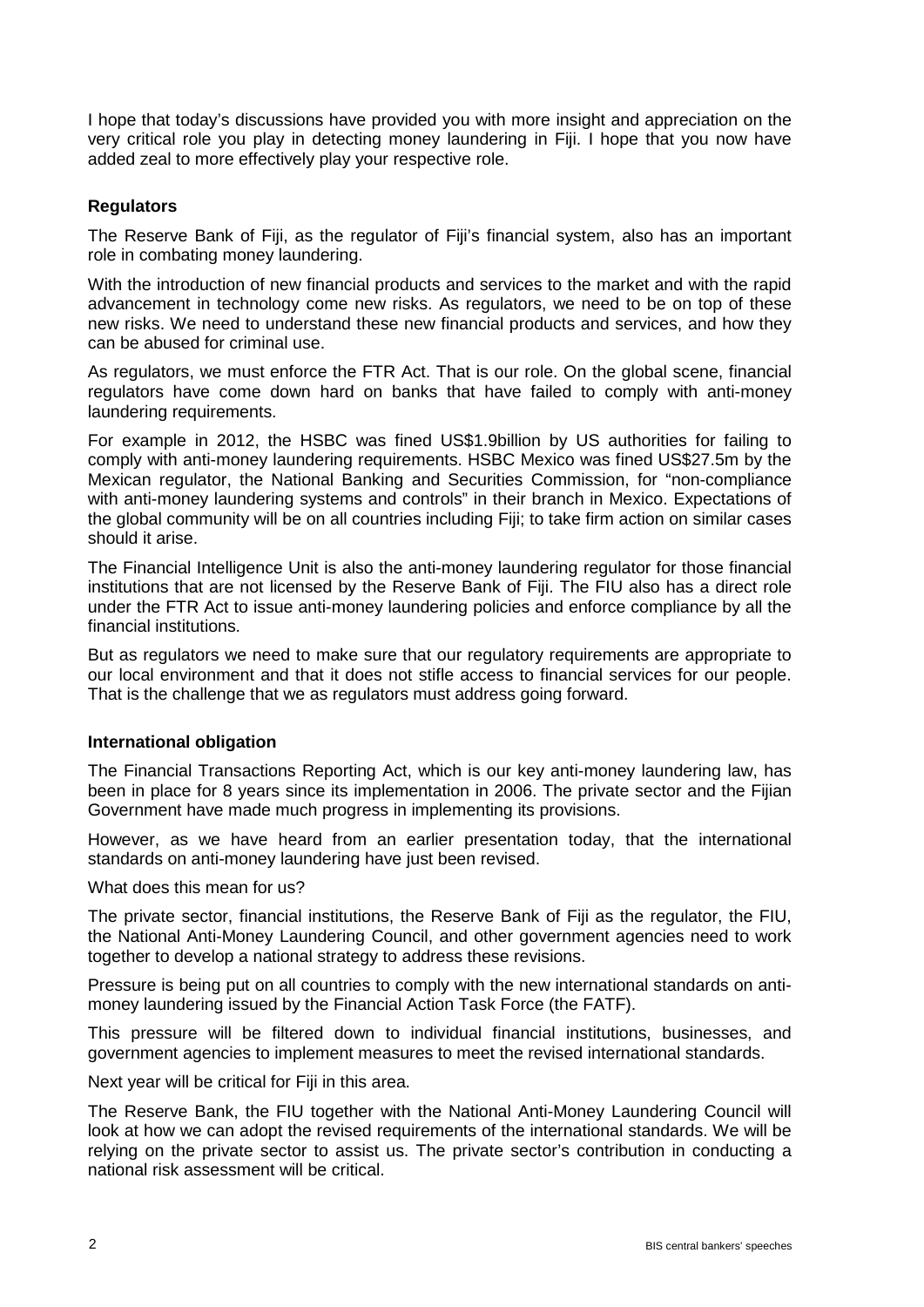## **International scrutiny 2015**

Ladies and gentlemen, with international obligations, comes international scrutiny.

An assessment of Fiji's anti-money laundering framework is scheduled for 2015. A review team of various experts will be visiting us, and to assess how effective we are with our efforts to comply with the international standards on anti-money laundering.

This will be quite a comprehensive review. Each of us, the private sector, regulatory authorities, law enforcement authorities, and many other departments and agencies of the Fijian Government will need to show that Fiji remains a committed global partner in the fight against money laundering. We need to send a clear message that Fiji's financial system remains safe and we are taking all necessary measures to make life difficult for criminals to launder their proceeds of crime.

Last year in 2012, we had five successful money laundering cases. Capacity building and training for our law enforcement officials remains a priority. Fiji's national coordinating body, the National Anti-Money Laundering Council, has embarked on a review of our existing AML measures that is expected to identify gaps in all the key areas, such as, customer due diligence and suspicious transaction reporting requirements, investigation and prosecution of money laundering offences, tracing proceeds of crime and gaps in networking and information exchange.

A strong compliance by Fiji would mean that our financial system is well regulated and is safe and sound. This will lead to more investor confidence and strengthen the reputation of Fiji's financial system.

It will also mean that we are ready to investigate sophisticated financial crimes, such as, fraud and corruption. Forfeiture of criminal and unexplained wealth would take us closer to a crime-free and corruption-free Fiji.

Therefore, compliance with the international anti-money laundering standards is not optional. It is vital for the economic welfare of Fiji.

### **Collaboration**

This Conference also discussed the need for collaboration and networking and how it has contributed towards building an effective anti-money laundering environment in Fiji.

Collaboration with our international and domestic partners is vital in combating money laundering. It is through collaboration we can find many opportunities for sharing knowledge and expertise.

Collaboration between the private sector and law enforcement authorities is vital for the purpose of investigating money laundering.

Inter-government agency collaboration is also needed to prevent overlapping and contradicting regulatory requirements. Collaboration with foreign counterparts and partners enables synergy in roles and functions.

### **Conclusion**

In concluding, let me say that the Reserve Bank of Fiji is pleased to have been able to support and sponsor the national anti-money laundering conference in the last 4 years. Together, we will continue to fight money laundering, fraud, corruption and other crimes in Fiji.

I take this opportunity to express our sincere appreciation to our Chief Guest, the Director of Public Prosecutions, and Mr Christopher Pryde. Our gratitude also goes to Madam Nazhat Shameem for her support and contribution to this Conference and past conferences.